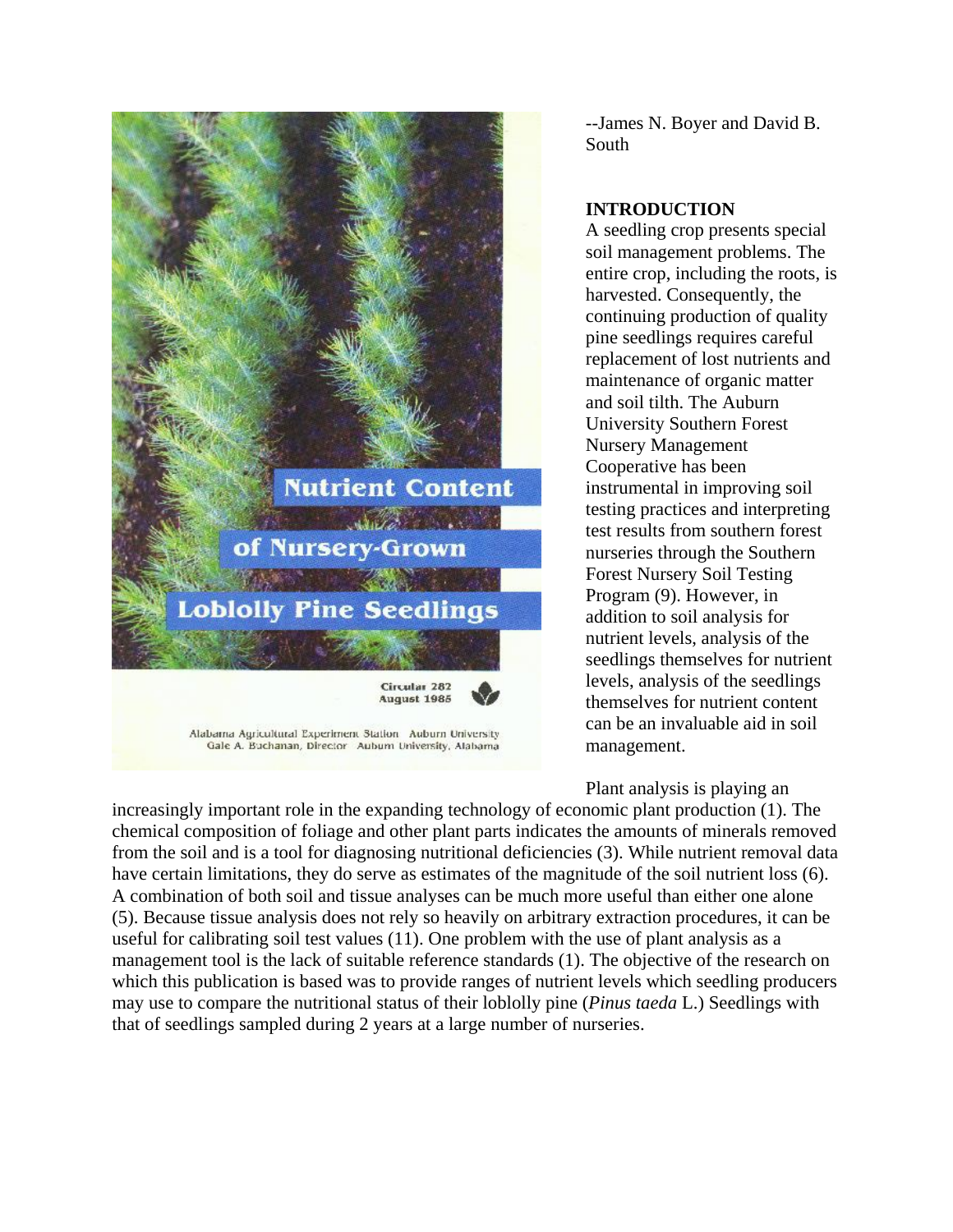#### **MATERIALS AND METHODS**

From late November 1981 to late January 1982, 21 forest nurseries in 10 Southern States were visited to sample loblolly pine seedlings in production at that time. In December 1982, 20 nurseries in six states were visited, including eight which had been sampled the previous season, figure 1. Random nurseries were visited the first year and samples representing many seed sources were chosen from an average area in the nursery. The second year, only nurseries which sowed Livingston Parish (Louisiana) seed were visited, and an average area within that seed source was sampled.



FIG. 1. Locations of Southeast U. S. nurseries from which seedling samples were taken for nutrient analysis.

At each nursery, one linear bed-foot sample (4 square feet) of 1-0 seedlings was hand-lifted. The sample was separated into foliage, stems, and roots. The plant components were oven-dried, weighed, and chemically analyzed, table 1.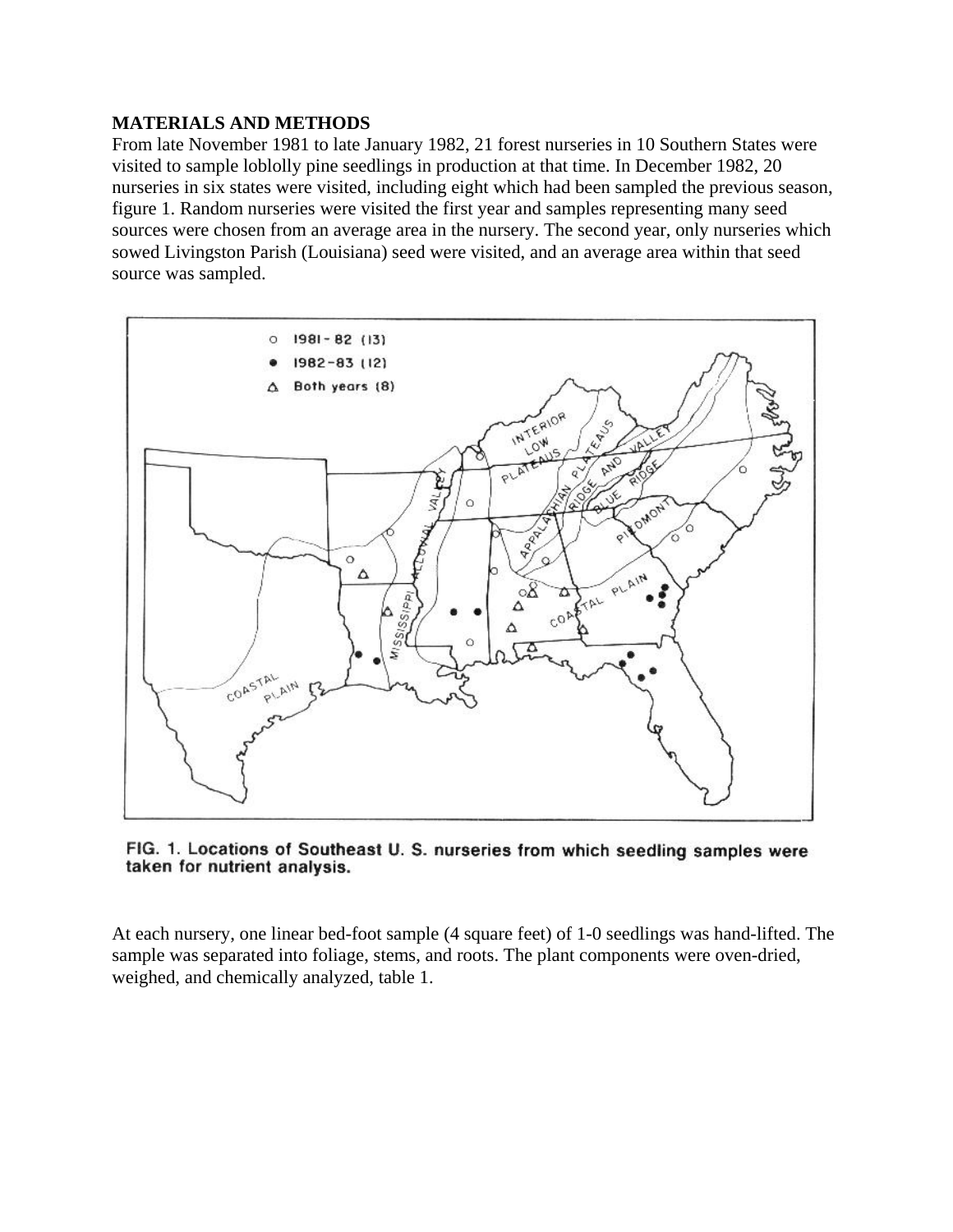| <b>ELEMENT</b>                       | <b>METHOD</b>                                                                                                                    |
|--------------------------------------|----------------------------------------------------------------------------------------------------------------------------------|
|                                      | Kjeldahl digestion with $H_2SO_4$ K <sub>2</sub> SO <sub>2</sub> -Hg catalyst, distillation<br>into standard acid and titration. |
|                                      | Dry ashed at 500EC and dissolved in 1:1 HCI. Phosphorus in<br>extract determined colorimetrically.                               |
| Ca, Mg, K, Na, Zn,<br>Mn, Fe, Cu, Al | Dry ashed at 500EC and dissolved in 1:1 HCI. Metals in extract<br>determined by atomic absorption.                               |
|                                      | Sample ashed with $Mg (NO3)2$ . Sulfate in ash determined by<br>$BaSO4$ precipitation.                                           |
|                                      | Dry ashed at 500EC and dissolved in 1:1 HCI. Boron in extract<br>determined by Azomethine-H colorimetric method.                 |

Table 1. Description of methods employed for tissue Nutrient Analysis<sup>1</sup>

<sup>1</sup>Analyses performed by A&L Laboratories, Memphis, Tennessee.

Nutrient levels are reported as a percent of dry weight or as parts per million by dry weight (p.p.m.). The median, minimum, and maximum values for these data are listed in table 2 for the different plant components. From these data and plant dry weights, calculations were made of the pounds per acre (total area, including tractor paths) of each soil nutrient removed from the soil by the seedling crop. The median, minimum, and maximum values for soil nutrient removal are listed in table 3. Table 4 shows nutrient removal values as milligrams per seedling. Histograms are used to show the distributions of seedling dry weights, figure 2, nutrient levels for each plant component, and the total amount of each nutrient removed from the soil, figures 3-15. Bar heights in these figures refer to the percent of the total number of samples having that value. Histograms are also used to show the foliar concentrations of phosphorus, potassium, magnesium, and calcium relative to nitrogen concentration, figure 16. Only foliage samples with more than 1.2 percent and less than 2.0 percent nitrogen were included in this figure. Where means for the two sampling seasons are significantly different, the portion of the distribution representing the first year of sampling is shaded.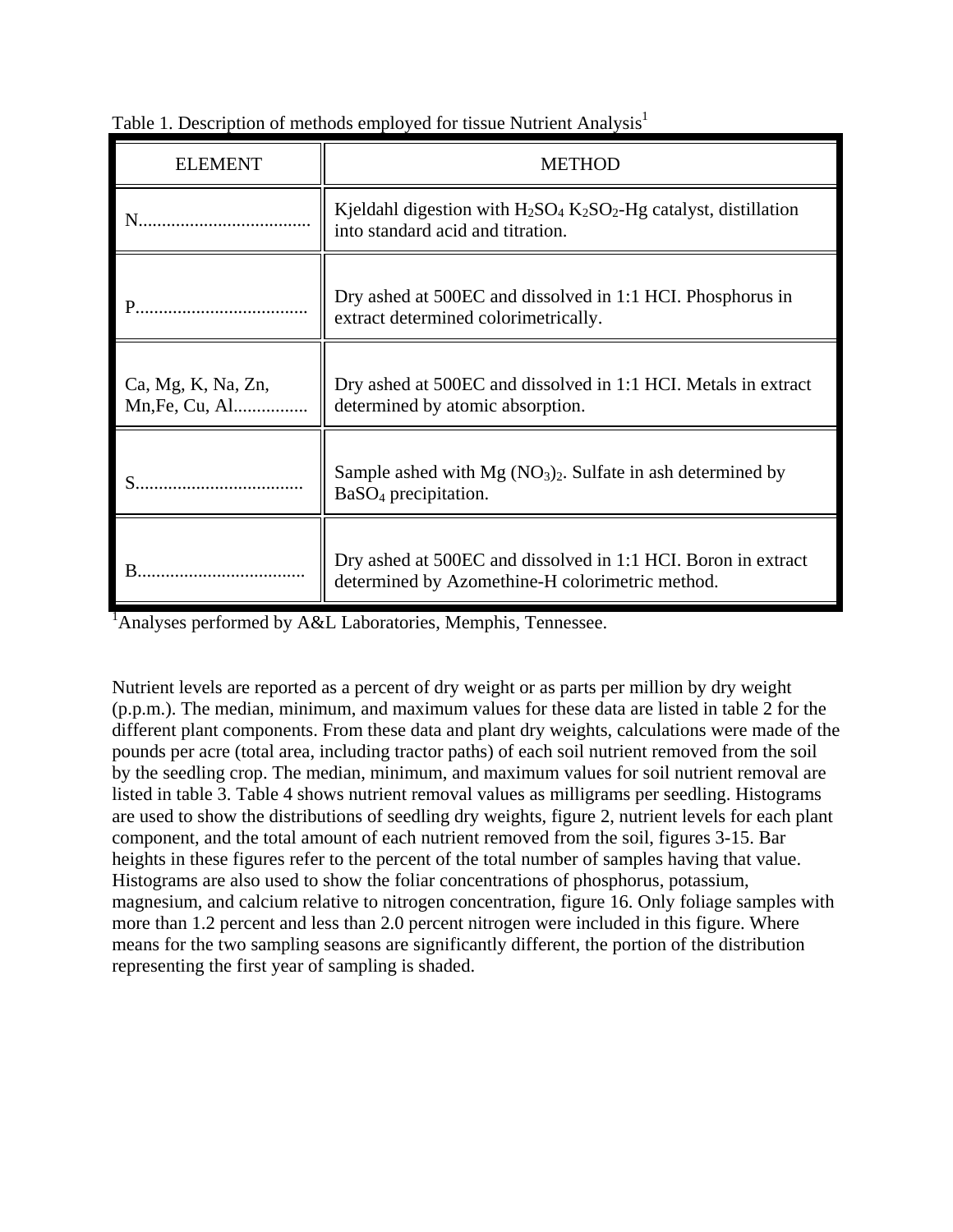| Tissue       | Concentration |      |      |      |      |      |      |        |                  |        |        |                |                                               |
|--------------|---------------|------|------|------|------|------|------|--------|------------------|--------|--------|----------------|-----------------------------------------------|
|              | N             | P    | K    | Mg   | Ca   | S    | Na   | Fe*    | $A$ <sup>*</sup> | $Mn*$  | B      | Cu             | Zn                                            |
|              | Pct.          | Pct. | Pct. | Pct. | Pct. | Pct. | Pct. | p.p.m. | p.p.m.           | p.p.m. | p.p.m. | p.p.m.         | p.p.m.                                        |
| Foliage      |               |      |      |      |      |      |      |        |                  |        |        |                |                                               |
| Minimum<br>  | 0.92          | 0.12 | 0.82 | 0.03 | 0.22 | 0.05 | 0.01 | 107    | 340              | 85     | 10     | $\overline{2}$ |                                               |
| Median<br>   | 1.64          | .21  | 1.12 | .10  | .30  | .08  | .02  | 412    | 650              | 518    | 17     | $^{6}$         | $\begin{array}{c} 30 \\ 55 \\ 87 \end{array}$ |
| Maximum<br>  | 2.24          | .30  | 1.47 | .23  | .66  | .16  | .12  | 2,150  | 6,380            | 1,350  | 65     | 10             |                                               |
| <b>Stems</b> |               |      |      |      |      |      |      |        |                  |        |        |                |                                               |
| Minimum      | .45           | .10  | .82  | .05  | .14  | .02  | .01  | 85     | 130              | 65     | 8      | $\overline{2}$ | 32                                            |
| Median<br>   | .95           | .20  | 1.12 | .11  | .22  | .06  | .02  | 274    | 460              | 329    | 16     | 8              | $\frac{59}{97}$                               |
| Maximum<br>  | 1.79          | .37  | 1.46 | .16  | .33  | .19  | .13  | 880    | 2,770            | 1,020  | 33     | 24             |                                               |
| Roots        |               |      |      |      |      |      |      |        |                  |        |        |                |                                               |
| Minimum<br>. | .52           | .12  | .87  | .03  | .10  | .04  | .01  | 395    | 780              | 63     | 13     | 3              | 26                                            |
| Median<br>   | .85           | .20  | 1.14 | .10  | .20  | .08  | .03  | 1,470  | 3,460            | 304    | 23     | 9              | 47                                            |
| Maximum<br>  | 1.66          | .39  | 1.53 | .16  | .31  | .49  | .22  | 3,410  | 15,270           | 733    | 47     | 26             | 94                                            |

TABLE 2. MACRO- AND MICRONUTRIENT CONCENTRATIONS IN SAMPLE COMPONENTS OF LOBLOLLY PINE SEEDLINGS

\*Contamination from soil makes these results of doubtful value.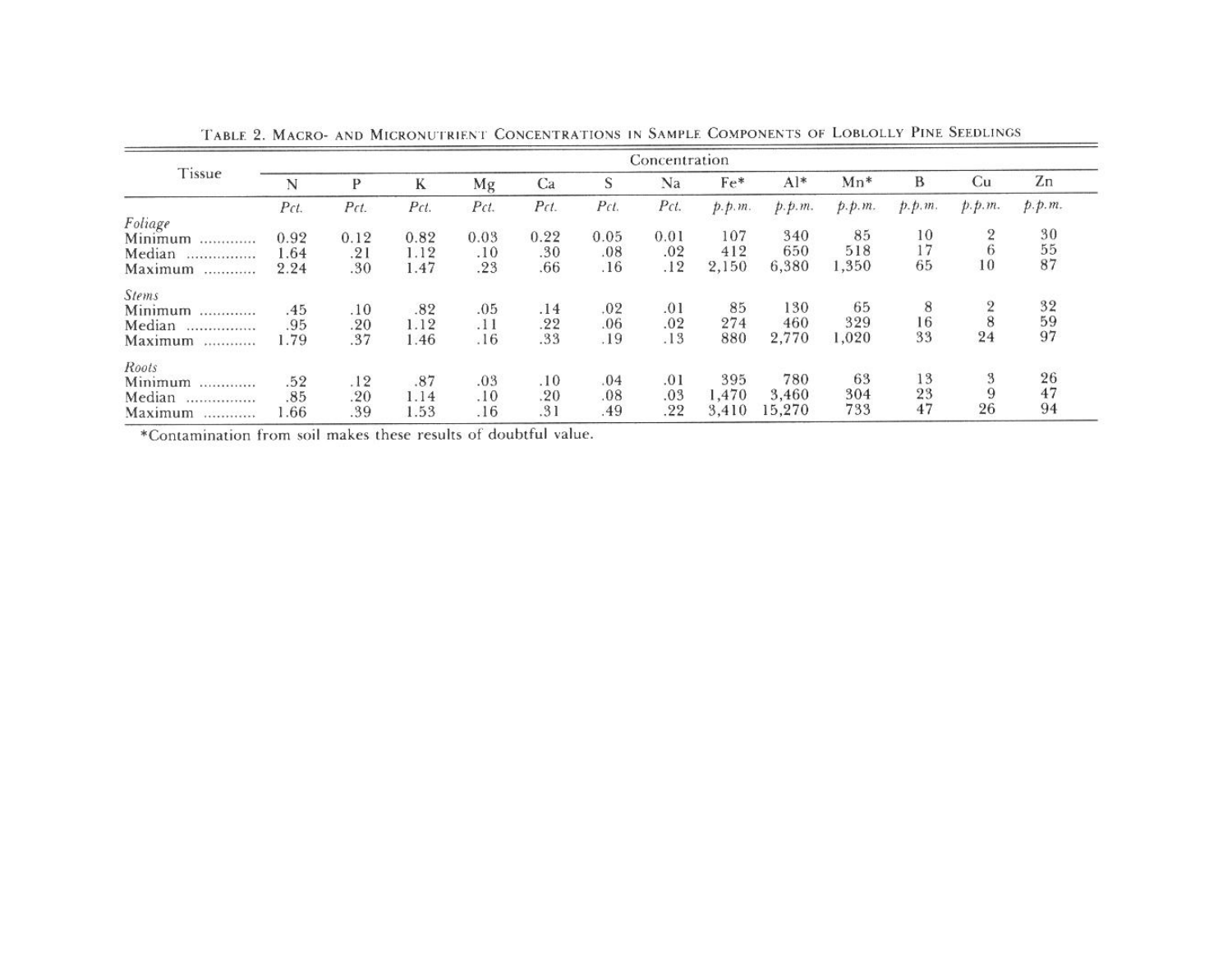|                                                                                                                                                                                                                                                                                                                                                                                                                                                                         | Removal per acre |      |         |                                                |         |                                                |               |           |                 |                                               |      |      |      |
|-------------------------------------------------------------------------------------------------------------------------------------------------------------------------------------------------------------------------------------------------------------------------------------------------------------------------------------------------------------------------------------------------------------------------------------------------------------------------|------------------|------|---------|------------------------------------------------|---------|------------------------------------------------|---------------|-----------|-----------------|-----------------------------------------------|------|------|------|
| Tissue                                                                                                                                                                                                                                                                                                                                                                                                                                                                  | N                | P    | $\bf K$ | Mg                                             | Ca      | S                                              | Na            | Fe*       | Al*             | $Mn*$                                         | B    | Cu   | Zn   |
|                                                                                                                                                                                                                                                                                                                                                                                                                                                                         | Lb.              | Lb.  | Lb.     | Lb.                                            | Lb.     | Lb.                                            | Lb.           | Lb.       | Lb.             | Lb.                                           | Lb.  | Lb.  | Lb.  |
| Foliage                                                                                                                                                                                                                                                                                                                                                                                                                                                                 |                  |      |         |                                                |         |                                                |               |           |                 |                                               |      |      |      |
| Minimum<br>                                                                                                                                                                                                                                                                                                                                                                                                                                                             | 16.3             | 2.0  | 12.5    | 0.5                                            | 3.3     | 0.8                                            | 0.2           | 0.2       | 0.5             | 0.2                                           | 0.02 | 0.00 | 0.05 |
| Median<br>$\label{eq:constr} \mathcal{L}(\mathbf{z}) = \mathcal{L}(\mathbf{z}) = \mathcal{L}(\mathbf{z}) = \mathcal{L}(\mathbf{z}) = \mathcal{L}(\mathbf{z}) = \mathcal{L}(\mathbf{z}) = \mathcal{L}(\mathbf{z}) = \mathcal{L}(\mathbf{z}) = \mathcal{L}(\mathbf{z}) = \mathcal{L}(\mathbf{z}) = \mathcal{L}(\mathbf{z}) = \mathcal{L}(\mathbf{z}) = \mathcal{L}(\mathbf{z}) = \mathcal{L}(\mathbf{z}) = \mathcal{L}(\mathbf{z}) = \mathcal{L}(\mathbf{z}) = \mathcal{$ | 42.8             | 5.2  | 30.5    | 2.5                                            | 8.6     | 2.1                                            | .4            | 1.1       | 1.7             | 1.4                                           | .06  | .02  | .14  |
| Maximum                                                                                                                                                                                                                                                                                                                                                                                                                                                                 | 62.1             | 8.4  | 48.7    | 4.7                                            | 13.5    | 4.0                                            | 2.6           | 6.2       | 18.7            | 3.2                                           | .17  | .04  | .21  |
| <b>Stems</b>                                                                                                                                                                                                                                                                                                                                                                                                                                                            |                  |      |         |                                                |         |                                                |               |           |                 |                                               |      |      |      |
| <b>Minimum</b>                                                                                                                                                                                                                                                                                                                                                                                                                                                          | 3.5              | .7   | 4.2     | .4                                             |         |                                                | $\cdot$       | $\cdot$   |                 | $\cdot$ <sub>1</sub>                          | .01  | .00. | .02  |
| Median<br>                                                                                                                                                                                                                                                                                                                                                                                                                                                              | 12.9             | 2.5  | 14.3    | 1.4                                            | $2.7^9$ |                                                | $.3\,$        | $\cdot$   | $\frac{1}{3.3}$ | .4                                            | .02  | .01  | .07  |
| Maximum                                                                                                                                                                                                                                                                                                                                                                                                                                                                 | 24.2             | 4.6  | 23.9    | 2.4                                            | 5.6     | $\begin{array}{c} .2 \\ .8 \\ 2.3 \end{array}$ | 1.5           | 1.4       |                 | 1.0                                           | .06  | .04  | .13  |
| Roots                                                                                                                                                                                                                                                                                                                                                                                                                                                                   |                  |      |         |                                                |         |                                                |               |           |                 |                                               |      |      |      |
| Minimum<br>                                                                                                                                                                                                                                                                                                                                                                                                                                                             | 2.4              | .8   | 3.1     |                                                | $.5\,$  | $\frac{.2}{.8}$                                | $\frac{1}{3}$ | $\cdot$ 1 | 3, 3            | $\begin{smallmatrix}0\3\3\9\end{smallmatrix}$ | .01  | .00. | .01  |
| Median<br>                                                                                                                                                                                                                                                                                                                                                                                                                                                              | 8.6              | 2.0  | 11.2    |                                                | 1.8     |                                                |               | 1.5       |                 |                                               | .02  | .01  | .04  |
| Maximum                                                                                                                                                                                                                                                                                                                                                                                                                                                                 | 16.8             | 4.5  | 24.6    | $\begin{array}{c} .3 \\ .8 \\ 3.6 \end{array}$ | 4.9     | 4.4                                            | 1.9           | 5.2       | 20.0            |                                               | .08  | .04  | .11  |
| Total                                                                                                                                                                                                                                                                                                                                                                                                                                                                   |                  |      |         |                                                |         |                                                |               |           |                 |                                               |      |      |      |
| Minimum<br>                                                                                                                                                                                                                                                                                                                                                                                                                                                             | 23.7             | 3.6  | 21.4    | 1.3                                            | 5.5     | 1.3                                            | $\frac{4}{9}$ | .5        | .8              | .4                                            | .01  | .01  | .08  |
| Median<br>                                                                                                                                                                                                                                                                                                                                                                                                                                                              | 66.0             | 9.7  | 56.3    | 4.7                                            | 13.3    | 4.0                                            |               | 3.2       | 6.7             | 2.0                                           | .10  | .04  | .28  |
| Maximum                                                                                                                                                                                                                                                                                                                                                                                                                                                                 | 97.5             | 16.8 | 91.3    | 9.8                                            | 22.3    | 8.2                                            | 5.8           | 11.0      | 41.6            | 4.5                                           | .25  | .12  | .42  |

TABLE 3. MACRO- AND MICRONUTRIENTS REMOVED FROM A NURSERY BY LOBLOLLY PINE SEEDLINGS (ONLY 66 PERCENT OF AREA IN SEEDLINGS)

\*Contamination from soil makes these results of doubtful value.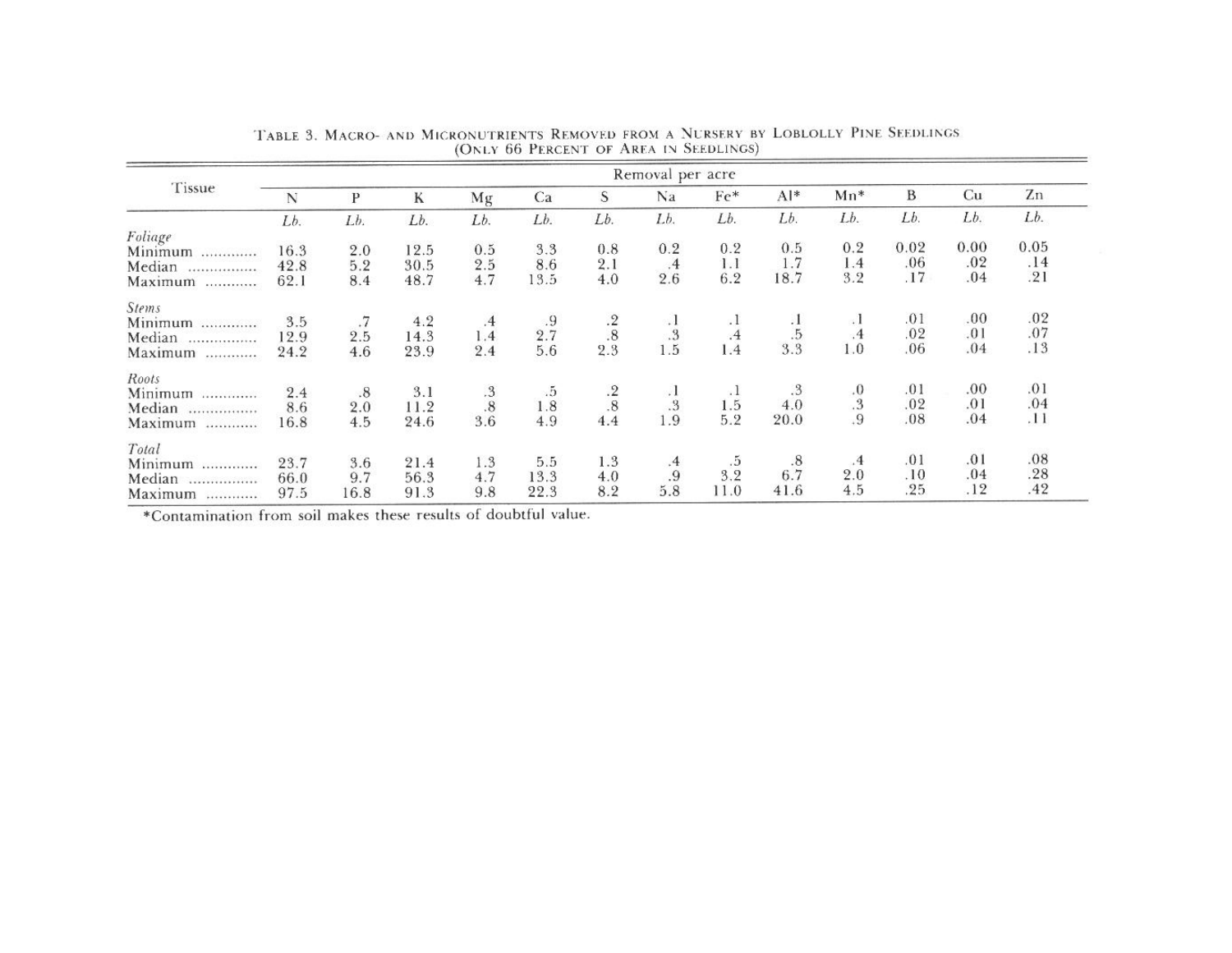| Tissue                                         | Amount per seedling |        |      |             |      |                  |                                               |                 |                  |                      |      |      |      |
|------------------------------------------------|---------------------|--------|------|-------------|------|------------------|-----------------------------------------------|-----------------|------------------|----------------------|------|------|------|
|                                                | N                   | P      | K    | Mg          | Ca   | S                | Na                                            | $Fe*$           | $A$ <sup>*</sup> | $Mn*$                | B    | Cu   | Zn   |
|                                                | mg                  | mg     | mg   | mg          | mg   | mg               | mg                                            | mg              | mg               | mg                   | mg   | mg   | mg   |
| Foliage                                        |                     |        |      |             |      |                  |                                               |                 |                  |                      |      |      |      |
| Minimum                                        | 12.0                | 1.3    | 6.6  | 0.3         | 2.3  | 0.5              | 0.1                                           | 0.1             | 0.3              | 0.1                  | 0.01 | 0.00 | 0.03 |
| Median<br><b>State and and analyzing and a</b> | 21.6                | 2.7    | 14.5 | 1.2         | 4.3  | 1.0              | $.2\phantom{0}$                               | .6              | .9               | .7                   | .03  | .01  | .07  |
| Maximum                                        | 30.7                | 4.5    | 26.2 | 3.1         | 7.3  | 2.4              | 1.5                                           | 3.9             | 11.4             | 1.5                  | .08  | .02  | .14  |
| <b>Stems</b>                                   |                     |        |      |             |      |                  |                                               |                 |                  |                      |      |      |      |
| Minimum                                        | 1.7                 | .5     | 2.0  | $\cdot$ 2   | .6   | . L              |                                               | .0              |                  | .0                   | .00. | .00. | .01  |
| Median                                         | 6.4                 | 1.2    | 7.3  | .6          | 1.4  | .4               |                                               |                 | $\frac{.0}{.3}$  |                      | .01  | .01  | .04  |
| Maximum                                        | 12.5                | 2.5    | 12.2 | 1.4         | 3.0  | 1.2              | $\begin{array}{c} .0 \\ .1 \\ .9 \end{array}$ | $\frac{.2}{.7}$ | 2.0              | $\frac{.2}{.5}$      | .03  | .02  | .06  |
| Roots                                          |                     |        |      |             |      |                  |                                               |                 |                  |                      |      |      |      |
| Minimum                                        | 1.2                 | $.3\,$ | 1.5  |             | .3   | $\cdot$ 1        |                                               | ٠.              |                  |                      | .00  | .00. | .01  |
| Median                                         | 4.5                 | .9     | 5.4  |             | 1.0  |                  | $\overset{.0}{\underset{.2}{.2}}$             | .8              | 1.7              | $\cdot$ <sup>0</sup> | .01  | .00  | .02  |
| Maximum                                        | 7.9                 | 2.4    | 11.6 | $.5$<br>1.7 | 2.6  | $2.\overline{3}$ | 1.2                                           | 2.8             | 12.5             | a 1<br>.5            | .03  | .02  | .06  |
| Total                                          |                     |        |      |             |      |                  |                                               |                 |                  |                      |      |      |      |
| Minimum<br>                                    | 16.2                | 2.6    | 10.1 | .7          | 3.7  | .7               |                                               | .2              | $\cdot$ .4       | $.2\phantom{0}$      | .02  | .00. | .06  |
| Median<br>                                     | 32.5                | 4.9    | 27.1 | 2.3         | 6.7  | 1.9              | $\stackrel{.2}{.5}$                           | 1.7             | 3.4              | 1.1                  | .05  | .02  | .13  |
| Maximum                                        | 50.4                | 9.2    | 49.2 | 5.2         | 12.0 | 4.4              | 3.4                                           | 6.8             | 26.0             | 2.3                  | .14  | .06  | .25  |

TABLE 4. MACRO- AND MICRONUTRIENT CONTENT OF LOBLOLLY PINE SEEDLINGS

\*Contamination from soil makes these results of doubtful value.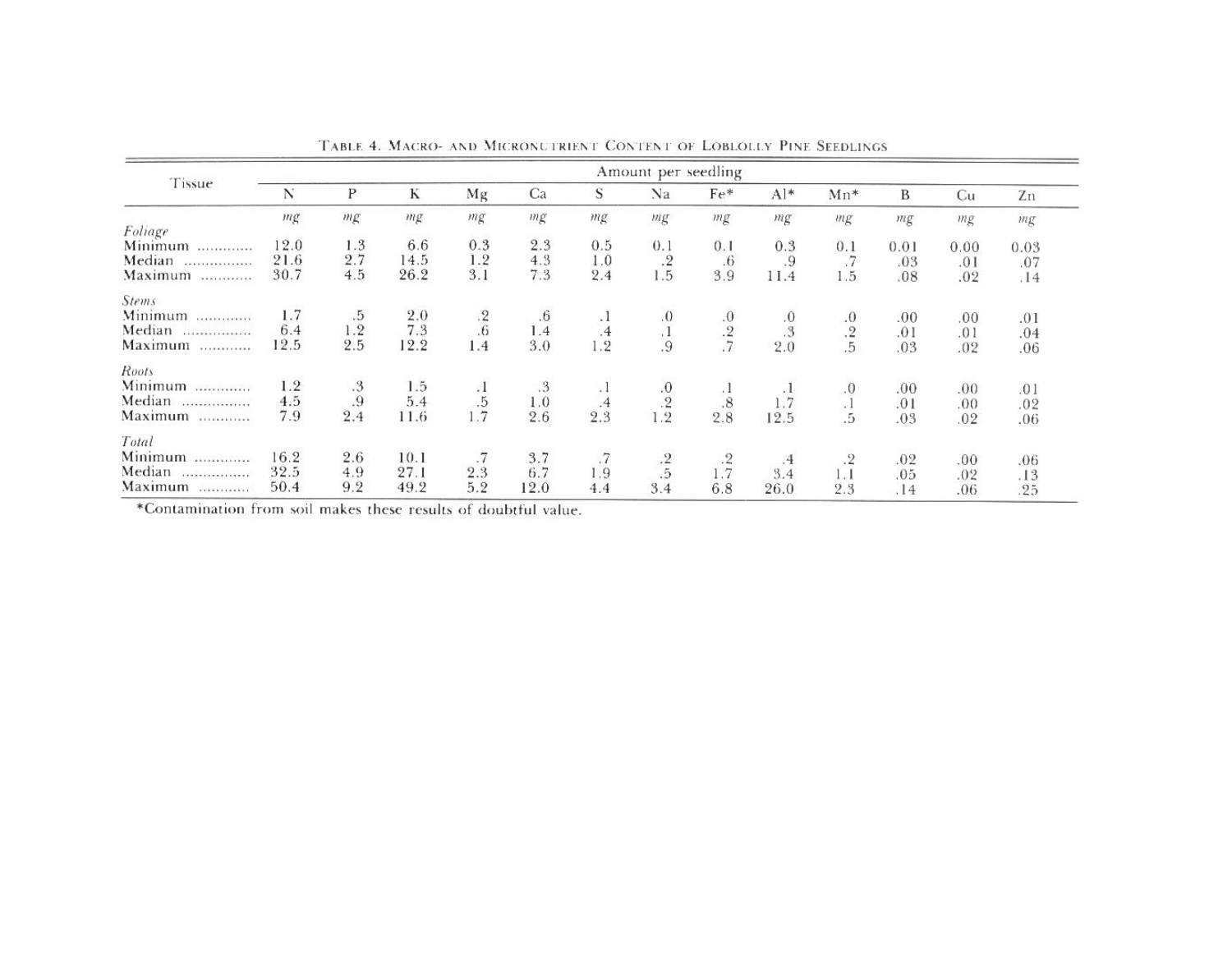### **RESULTS AND DISCUSSION**

Nutrient concentrations reported for this survey are generally comparable to values found elsewhere, although some differences may occur due to varying methods used for analysis. Most studies of plant nutrient content involve only the foliage. Furthermore, while studies usually report nutrient concentration in the tissue, it is important for the nurseryman to think in terms of soil nutrient depletion by plant removal. This information, together with soil test results and information on leaching amounts and the relationship between plant nutrient concentrations and productivity, can help the nurseryman manage for soil fertility more efficiently. Furthermore, absolute levels of nutrients taken by themselves may not be as important as the ratios of one element to another. This publication provides distributions of not only the nutrient concentrations in the various plant parts, but also of the total amount of nutrients removed from the soil. While these data do not show what concentrations are optimum for seedling production, they do give the nurseryman an indication of where his nursery may stand in relation to other nurseries with regard to plant nutrient levels and removals.

Most data for nutrient levels in southern pine seedlings have arisen form studies where soil fertility levels were varied. Results from this survey show the distributions of nutrients in seedlings produced operationally at nurseries throughout the South over two growing seasons. More nitrogen was removed from the soil by loblolly pine seedlings than any other nutrient, although potassium was a close second, table 3. In foliage, the concentration of nitrogen was higher than potassium, however, stems and roots contained more of the latter, table 2. Nitrogen and potassium together made up nearly three-fourths (73 percent) of total element removal. Calcium was the next most abundant element n plant tissues, followed by phosphorus. Many samples were abnormally high in iron, aluminum, and manganese, apparently due to soil contamination.

# [FIGURES for dry weights and N](http://www.sfws.auburn.edu/sfnmc/pubs/manuscri/nutrient/fig23.jpg)

Fowells and Krauss (2) reported that less than 1.2 percent nitrogen and less than 0.10 percent phosphorus in loblolly pine foliage were deficient levels. Sucoff (10) reported the same deficiency levels for these nutrients in Virginia pine (*Pinus virginiana* Mill.) foliage. According to these standards and deficiency levels for potassium, calcium, and magnesium listed by Sucoff (10), a few samples in this survey were deficient in nitrogen, while none was deficient in phosphorus, potassium, or calcium. However, many nurseries were deficient in magnesium. Fowells and Krauss (2) also reported that trees grow best with foliar concentrations of 1.7-2.3 percent nitrogen and 0.14-0.18 percent phosphorus. Higher concentrations represent luxury consumption. Most samples in this survey were below this level of nitrogen but above the phosphorus level. Munson and Stone (7) pointed out the need for a clearer definition of minimum levels of potassium in nursery seedlings. Moisture stress seems to be the major cause of planting failures in the South, and potassium concentration is related to drought tolerance (4).

# [FIGURES for P and K](http://www.sfws.auburn.edu/sfnmc/pubs/manuscri/nutrient/fig45.jpg)

Information on the proper ratio of one element to another is scarce. Shear *et al.* (8) dealt with this subject in some depth, but little if any work has been done on nutrient balance in loblolly pine. Shear *et al.* (8) stated that maximum growth and yield occur only upon the coincidence of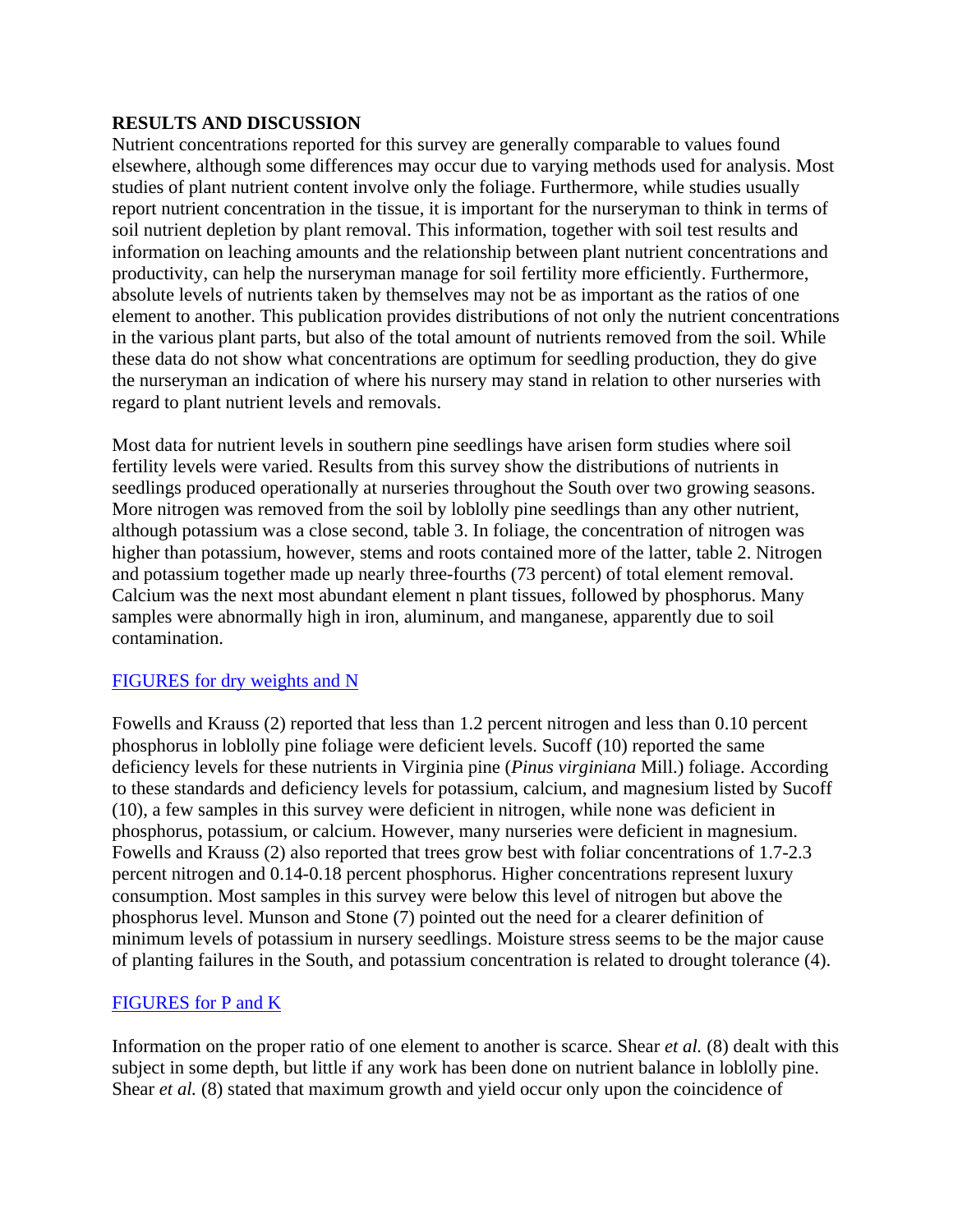optimum nutrient intensity and balance. Figure 16 shows the ratios of phosphorus, potassium, magnesium, and calcium to nitrogen. The data are displayed as percent of nitrogen concentration. For some samples, the data suggest that certain nutrients may not be in the correct balance.

### [FIGURES for Mg and Ca](http://www.sfws.auburn.edu/sfnmc/pubs/manuscri/nutrient/fig67.jpg)

The time of year sampling for nutrient content is done can have a major effect on results. The tissue nutrient concentrations of actively growing plants will be quite different from those of dormant plants. Furthermore, nutrient status of loblolly pine seedlings may also change over the course of the dormant period of lifting season. Munson and Stone (7) showed that nitrogen, phosphorus, calcium, and magnesium concentrations remained relatively constant during the lifting season (November - March), while potassium concentration progressively declined. However, due to increasing seedling dry weight during the latter part of the lifting season (January - March), total seedling nutrient content increased significantly for all elements during this period. Their soil nutrient removal values for the January lifting were slightly to substantially higher than these findings, table 3. In order to accurately reflect actual soil nutrient removal, sampling for plant analysis should coincide with the most active period of lifting.

[FIGURES for S and Na](http://www.sfws.auburn.edu/sfnmc/pubs/manuscri/nutrient/fig89.jpg) [FIGURES for Fe and Al](http://www.sfws.auburn.edu/sfnmc/pubs/manuscri/nutrient/fig10.jpg) [FIGURES for Cu and Zn](http://www.sfws.auburn.edu/sfnmc/pubs/manuscri/nutrient/fig12.jpg) [FIGURES for Mn and B](http://www.sfws.auburn.edu/sfnmc/pubs/manuscri/nutrient/fig14.jpg) [FIGURES for P/N K/N Mg/N and Ca/N ratios](http://www.sfws.auburn.edu/sfnmc/pubs/manuscri/nutrient/fig16.jpg)

# **CONCLUSION**

Seedling concentrations of nitrogen, phosphorus, potassium, and calcium reported for this survey are generally comparable with values previously reported in the literature. However, the range of values for magnesium and sodium are generally lower than values reported elsewhere. This may well be due to a difference in quantification procedures. Previous data for micronutrient concentrations in pine seedlings are scarce. In addition to nutrient concentrations in plant tissues, nursery managers should also be concerned with the magnitude of the drain on soil nutrients by seedling removal.

This survey gives nursery managers the opportunity to compare the nutrient status of their seedlings with that from other nurseries in the South. To make such a comparison, a nursery manager should: (1) sample seedlings at the end of the growing season, preferably in December; (2) harvest an average area of seedlings (include tractor paths in area calculation), carefully was soil from roots, oven-dry and weigh foliage, stems, and roots separately, and calculate pounds per acre for the plant parts; (3) send the separate components (from about 30 seedlings) to a laboratory for analysis (the same laboratory each time); (4) multiply the concentration value for each component by its weight value to get the amount of nutrients removed by that component; and (5) add the three components to determine the total element removal from an acre of soil.